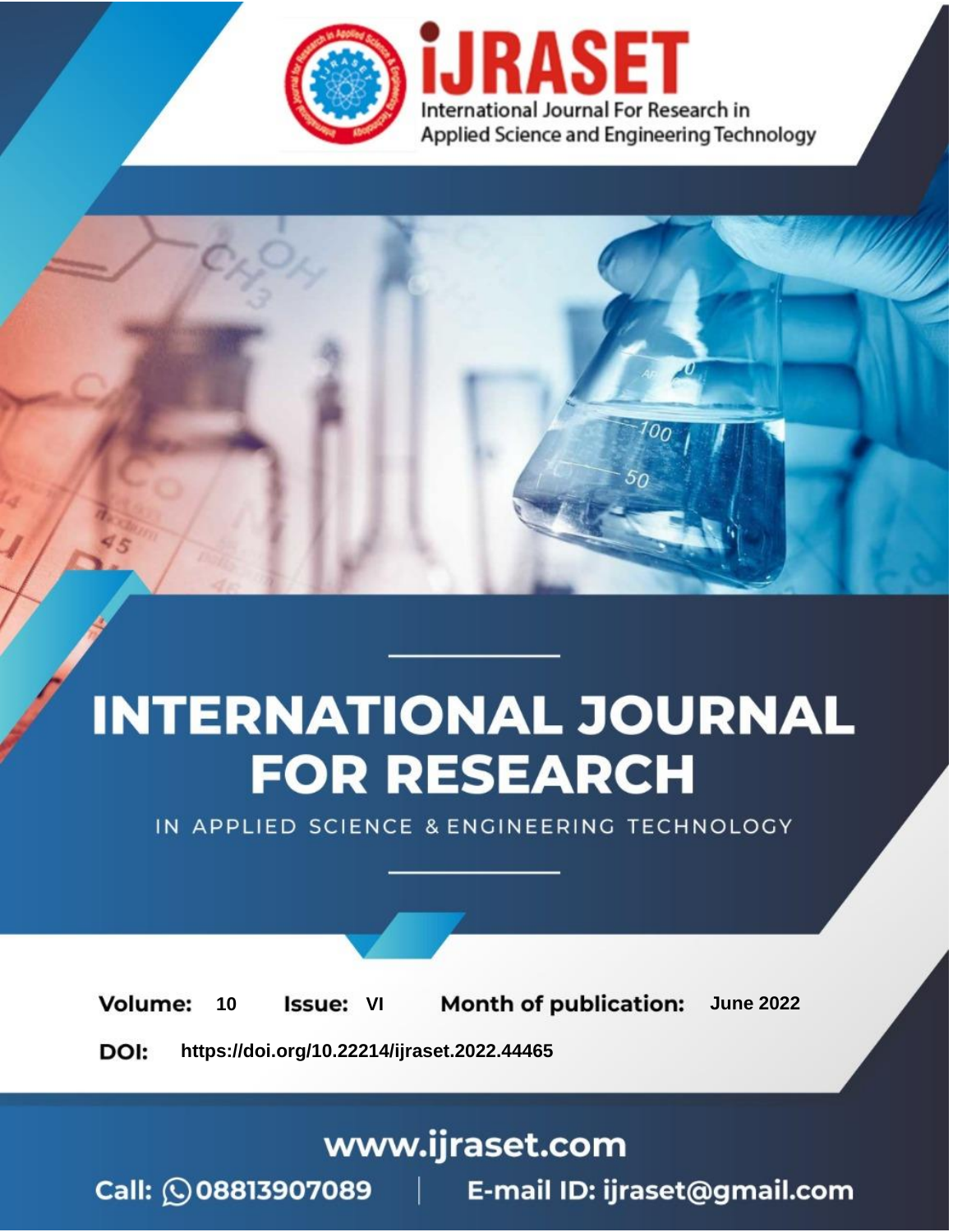

International Journal for Research in Applied Science & Engineering Technology (IJRASET**)**

 *ISSN: 2321-9653; IC Value: 45.98; SJ Impact Factor: 7.538 Volume 10 Issue VI June 2022- Available at www.ijraset.com*

### **Creative Cooperation**

Bobojanov Sharipboy Xudoshukirovich *Lecturer at the Pedagogical Institute of Karshi State University*

*Annotation: This article reflects the Uzbek folk baxshi and baxshi traditions, the art of badiha, and the relationship between baxshi. The article describes in detail the creative cooperation between Bakhshi and Bola Bakhshi and Qadir Bakhshi. Keywords: collaboration, charity, epic, performance, method, direction, drum, maqom, artist, music, instrument, melody.*

#### **I. INTRODUCTION**

It is known that in Uzbekistan, epic poetry has developed in two directions, which are very different from each other in terms of performance, and singing in these two directions continues today. The first direction is based on poetry, solo performance, singing in two voices. The first direction covers the works of poets and poetesses from Samarkand, Kashkadarya-Surkhandarya and Khorezm. The second direction is the Khorezmian method of epic poetry, in which the external voice, accompanied by words, with the participation of several artists, musical and poetic texts are based on strict rules, which do not allow poetry.

The text of Khorezm epics is very close to the written literature, the volume is small, the content is regular, the bakhshis are sung in harmony or dutar, rubob or tar, bulamonchi or gijjakchi, golo doirachi with their own words.

Despite these sharp differences, there are similarities between the Khorezm and Southern Uzbek bakhshis. For example, in Kashkadarya and Surkhandarya, before the epic begins, a melody is played on the drum, and a melody from the maqoms of Khorezm bakhshis is performed. Either the didactic team (Kashkadarya-Surkhandarya) or the didactic poem (in Khorezm) will sing the bakhshis in both directions.

The bakhshis of Kashkadarya and Khorezm, located on both sides of the republic, have been in creative contact since the time of the great master Amir Temur (perhaps even earlier). This opinion was expressed by the twentieth-century poet Abdulla Nurali ogli and Bola bakhshi, Qodir bakhshi and Bola bakhshi, Qodir bakhshi and Norbek Abdullayev (son of the bakhshi) and Kalandar Normatov, Qahhor bakhshi Qodir ogli and Norbek and Yetmishboy Bola Bakhshi can be justified in their relationship and cooperation.

In 1937, the Decade of Uzbek Literature and Art was held in Moscow, the capital of the former Soviet Union. Abdulla poet from Kashkadarya and Bola Bakhshi from Khorezm will be selected for this conference. Both Uzbek bakhshis were warmly received by the audience at the Bolshoi Theater concert and performed over and over again. At that time, Abdullah was 63 years old, while Bola Bakhshi was much younger, 38 years old. But they both quickly find common ground and recognize each other's talents. "Abdullah is a poet with a great voice, eloquent and curious. Sozi's voice was strong, "recalled Bola Bakhshi in the 1980s.

Kurbannazar Abdullayev, known by his pseudonym, was born in 1899 in Khiva district. He has been interested in baxshi since childhood, and at the age of 10 he recited a saga in the circle of adult baxshi. Like Jumanazar Bakhshi, the master bakhshis of Khorezm blessed the young Kurbannazar at that time. From that age on, he began to speak at public weddings. In the circles where the master bakhshis did not come (could not be), they would say, "Hu, bring that bakhshi child or child bakhshi," and it was called the Bakhshi bakhshi. The poet Bakhshi and Abdullah met in 1938 at the Republican Olympiad of Folk Art. Both will be awarded the title of People's Epic of Uzbekistan this year.

Qadir Bakhshi first got acquainted with Bola Bakhshi by reading the epic "Bozirgon" written in absentia. In 1968, he saw Bola Bakhshi speak at the then-Spring Concert Hall. The child's pleasant voice is not only astonishing, but also the ability to throw the string upwards (towards the ceiling) and pick up the string while singing. The child is inspired by the enthusiasm and enthusiasm of the speaker. Formerly a fan of the famous artist Komiljon Otaniyozov, he became one of the fans of the Bakhshi Bola Bakhshi, who sang his songs openly with a rubab and a narrow click, and taught music at school. He sings the epic "Bozirgon" in an open voice on the tar (rubab) like a child.

Meeting, talking to and talking to the babysitter took place in 1978 at the Conference of Folk Artists. Now, at the age of 79, Bola Bakhshi has not slowed down, has not shown any signs of old age, and is still active. The most famous poet of the republic, the famous singer of Khorezm epic, Bola Bakhshi, recognized Kadyr Bakhshi as much as Kadyr Bakhshi. Most of the time, the bakhshis rarely acknowledge each other bravely. The two talented talents have always praised each other in front of each other and in the footsteps of each other, acknowledging their skills.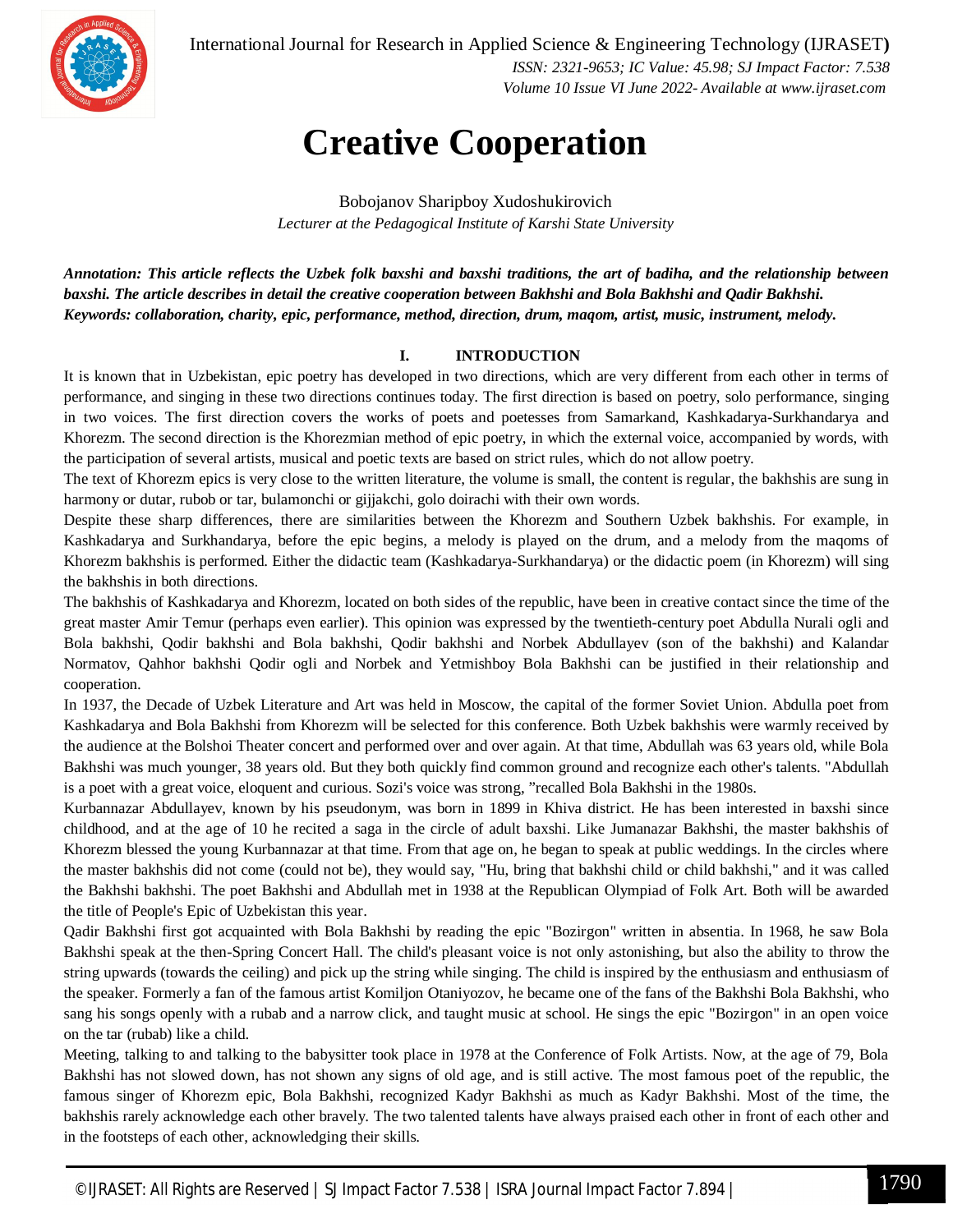

#### International Journal for Research in Applied Science & Engineering Technology (IJRASET**)**

 *ISSN: 2321-9653; IC Value: 45.98; SJ Impact Factor: 7.538 Volume 10 Issue VI June 2022- Available at www.ijraset.com*

By the 1980s, Bola Bakhshi had stopped participating in auditions in remote areas. In place of the father, his children Matyokub, Norbek and Yetmishboy bakhshis began to take an active part in the conferences as representatives of Khorezm epics. This was the time when Almighty God became famous nationally and internationally. Qadir Bakhshi Norbek Bakhshi, the son of Bola Bakhshi, got acquainted with Qalandar Bakhshi during this period, and Qodir Bakhshi, who had a special love for Khorezmian artists, especially Bakhshi, was in close creative contact with them. In cooperation with Kadyr Bakhshi and Norbek Bakhshi, Malik Murodov, a well-known folklorist and a tireless researcher of Khorezm epics, also has a special contribution. Murodov loved to travel and was especially passionate about collecting oral works. Another reason why he often goes to Khorezm is that his sister lives in Khiva. Kashkadarya has been devoted to the study of Surkhandarya's epics since 1969, especially since Kadyr Bakhshi became a prisoner of talent and visited the region two or three times a year. Not only Bola Bakhshi and Qadir Bakhshi, but also their children tried to strengthen the creative cooperation between Qadir Bakhshi and Norbek Bakhshi, Qahhor Bakhshi and Yetmishboy Bakhshi. He sponsored the study of Yetmishboy Bakhshi at the Tashkent Institute of Culture, where he went to study, study and master the heritage of his father.

What we have said above is that the Khorezm bakhshis are free from malice and creativity, not just memorization. They are "Oshiq Gharib va Shohsanam", "Oshiq Mahmud", "Oshiq Aydin", "Oshiq Alvand", "Sayyodkhon va Hamro", "Huriliqo va Hamro", "Qumri", "Shahriyor", "Bozirgon". Although they sing their own epics, such as Herman Dalli, based on a strict text and tradition, they themselves compose quatrains, didactic poems, and even compose epics. Let us pay attention to the following verses of the folklorist A. Ergashev, written in October 1982 in the book "Safarnoma". baxshi:

- *1)* Toshni eritar nolasi,
- *2)* Yuzida togning lolasi,
- *3)* Xorazmdan kelib qoldi,
- *4)* Bola baxshining bolasi.
- *5)* Norbek baxshi:
- *6)* Bola baxshi salom dedi,
- *7)* Yetkaz aytgan nolam dedi,
- *8)* Qarshi cho'lida omonmikan,
- *9)* Yurgan rahbar bolam dedi.

According to the folklorist, in order to celebrate the biggest holiday of the Soviet era in October 1982, the then Minister of Culture gathered 10 bakhshis from the republic and wanted to innovate in the current Palace of Friendship of Peoples. started. One is younger, one is middle-aged, and one is older; one hoarse voice, one thick voice, one thin voice; no one could tell the leader that it was difficult to find the seed of the anka in the chorus of one from Khorezm, one from Samarkand, one from Kashkadarya, and so on. At the beginning of the preparations, Norbek Abdullayev arrives late and is greeted by Kadyr Bakhshi with the abovementioned quartet. I miss the second line. If the pronunciation changes a little, it will be "Tulip on the face". In any case, the word "tulip" remains. Lola is red. That is, the big red light on Lola Norbek Bakhshi's face. "The fourth verse can be used in several ways. It depends on the skill of the performer. In fact, the child will not have children. But there is. Probably a creative "ball" (we often use the phrase "if you're a ball, you're a ball"), which means the child of a great man. Or we can change the meaning, we can change the meaning, we can change the meaning, we can change the meaning, we can change the meaning, we can change the meaning, we can change the meaning. " The four verses, which at first glance seem simple to us, have many meanings. That's the skill.

At the same time, Norbek Bakhshi can give a worthy answer in the same way, in weight, in rhyme. The answer reflects decency, value. That is, it conveys the greetings of loved ones from afar. While Qadir Bakhshi remembers Bola Bakhshi, Norbek Bakhshi reports that the person who memorized him greets him. In both cases there is a complete lack of moaning.

While Kadyr Bakhshi has a broad and deep logic that when Norbek sings, the melody of his words and the sweetness of his voice melt stones and stone hearts, I miss the word of lament used by Norbek Bakhshi. He misses Bola Bakhshi not to Surkhandarya or Samarkand, but to Kashkadarya. At first glance, it seems to the Republican bakhshis that the young Bakhshi, who is leading them and has become their leader with kindness, is asking for their well-being. In fact, he valued the bakhshis very much, and calmed the bakhshis many times. He contributed to the recognition of the Almighty and did not spare his help. We are talking about the first head of Kashkadarya region at that time. Almighty God understood this well.

Both bakhshis dedicated epics to their fathers. Qadir Bakhshi recited the epic "Child of My Time" in the 70's, while Norbek Bakhshi wrote the epic "Epic" in the 80's.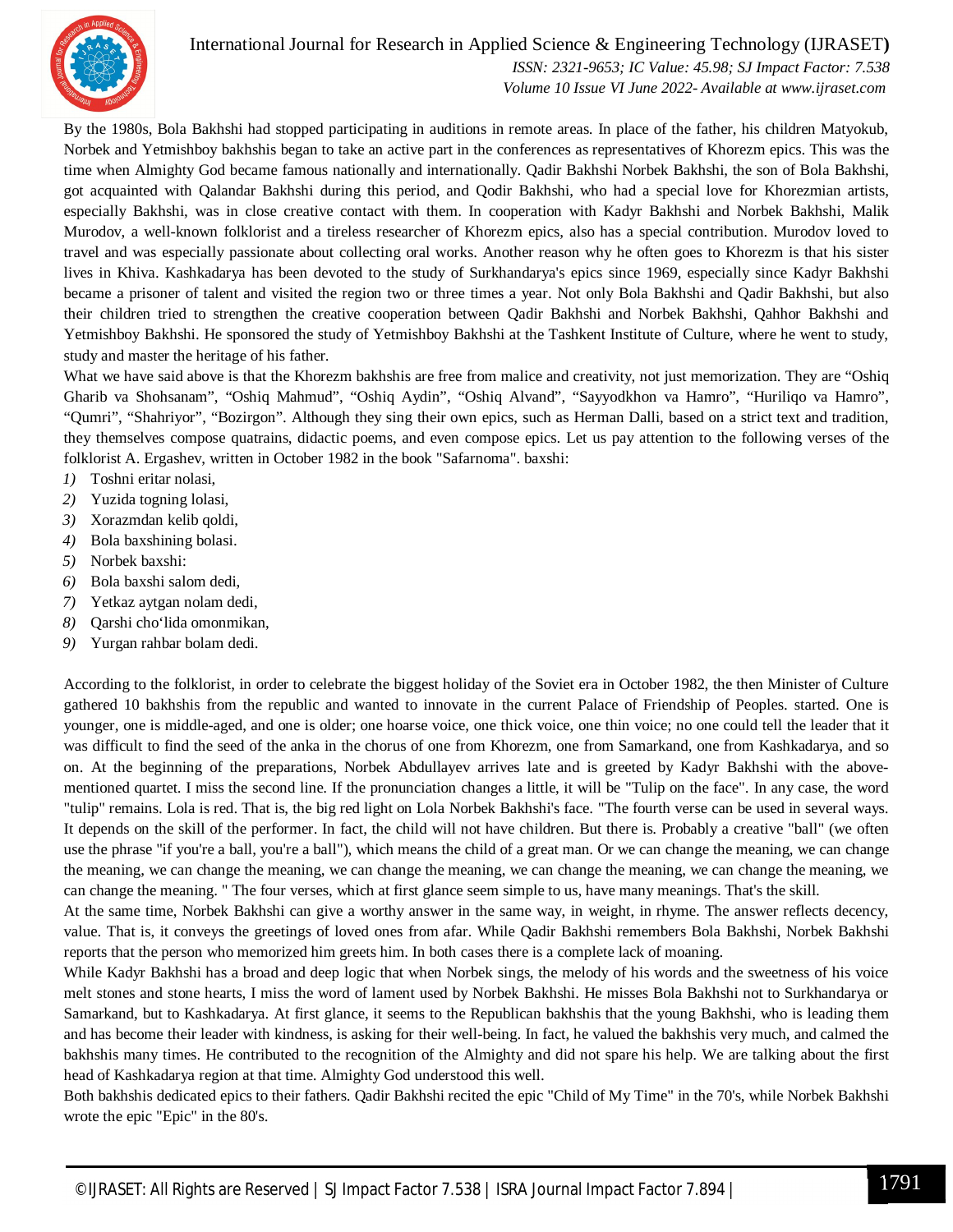

 *ISSN: 2321-9653; IC Value: 45.98; SJ Impact Factor: 7.538 Volume 10 Issue VI June 2022- Available at www.ijraset.com*

Here is an excerpt from Norbek Bakhshi's epic.

Shu og'zaki ijod durin dildan o'tkazib, Bobolardan meros etib, to bizgacha yetkazib Yuragida asrab keldi o'nlab doston sirlarin, Shogirdlarga tortiq qildi dostonchilik kuylarin. Vatan jupshin baxshining qadrladi xizmatin, Deb: "O'zbek xalq dostonchisi", e'zozladi izzatin, Qirq birinchi... o'tgan yillar yetib Vatan boshiga, Gazandalar chang solmoqchi bo'ldi elning oshiga, Keksa-yu yosh, er-u ayol yovga qarshi qo'zg'aldi, Bola baxshi ko'ngillar qatoridan joy oldi.

In this way, the life, work and skills of the Bakhshi are described in detail in the style of written literature, not on the basis of the traditions of folklore, but as a result of the individual consciousness, understanding and worldview of Norbek Bakhshi.

When Qadir Bakhshi writes about his father, he follows the traditions of the epic and keeps a romantic image.

Two prominent Uzbek bakhshis, Bola Bakhshi Abdullayev, 86, and Qodir Bakhshi, 49, last competed in the Republican and Central Asian Bakhshi Poetry Contest in May 1985 in Shovot District, Khorezm Province. Nearly ninety years old, Bakhshi still did not recognize his old age and sang with a certain courage. The voice of the Almighty, full of power, amazed thousands. Little did anyone know at the time that these were the last performances of both words in a big circle, in a bakhshi contest.

Kadyr Bakhshi, who was constantly trying to get acquainted with the repertoire of each bakhshi and learn it without knowing it, to learn the melodies of musical instruments, the method of performance, was able to boldly and successfully use some methods of Khorezm epics.

In the late 60's of the last century, he wrote: He decided to compete with artists who sing at weddings, parties, celebrations, circles. To this end, he began to say a few words, as in the Khorezmian epic. This has not been easy. He first installed a microphone inside the drum, agreed with the drummers to get the melody on the drum and the drum. For the first time in the history of the period, when the Almighty came out with the drums and the circle, the young people were excited. The sooner the elderly seek out the Almighty, the more eager the younger ones become to listen to him. " Because it was a new way for the audience, a new way of performing. But Bakhshi used this way only at weddings and to attract young people.

When we talk about Bola Bakhshi and Qodir Bakhshi, three of the sons of both Bakhshi are known in the bakhshi without the word of their fathers. It should be noted that Abdumurod was awarded the high honorary title of "People's Bakhshi of Uzbekistan." There is a popular saying: "An apple falls under an apple".

The creative collaboration in the fortified epic of Qadir Bakhshi and Bola Bakhshi continues by their children.

#### **REFERENCES**

- [1] A.Ergashev, I.Xushmurodova "Istiqlol va folklar" Qarshi: Nasaf, 2006 -y. B. 78
- [2] O'zbekiston Milliy Ensiklopediyasi. I jild. T: O'zbekiston milliy ensiklopediyasi. Davlat ilmiy nashriyoti. 2000- y. B. 71
- [3] O'zbekiston Milliy Ensiklopediyasi. 2 jild. T: 2001- y. B. 123
- [4] Mirzayev T. Xalq baxshilarining epik repertuari. T: FAN. 1979- y.
- [5] Ergashev A. 1982 yilgi dala yozuvlari. Shaxsiy arxiv.
- [6] Otayor. Dunyoga tengdosh xazina. T: Yozuvchi. 1994 B.52
- [7] Ergashev A. Qodir baxshi o'tdi denglar. Qarshi: Nasaf, 2012- y. B.24